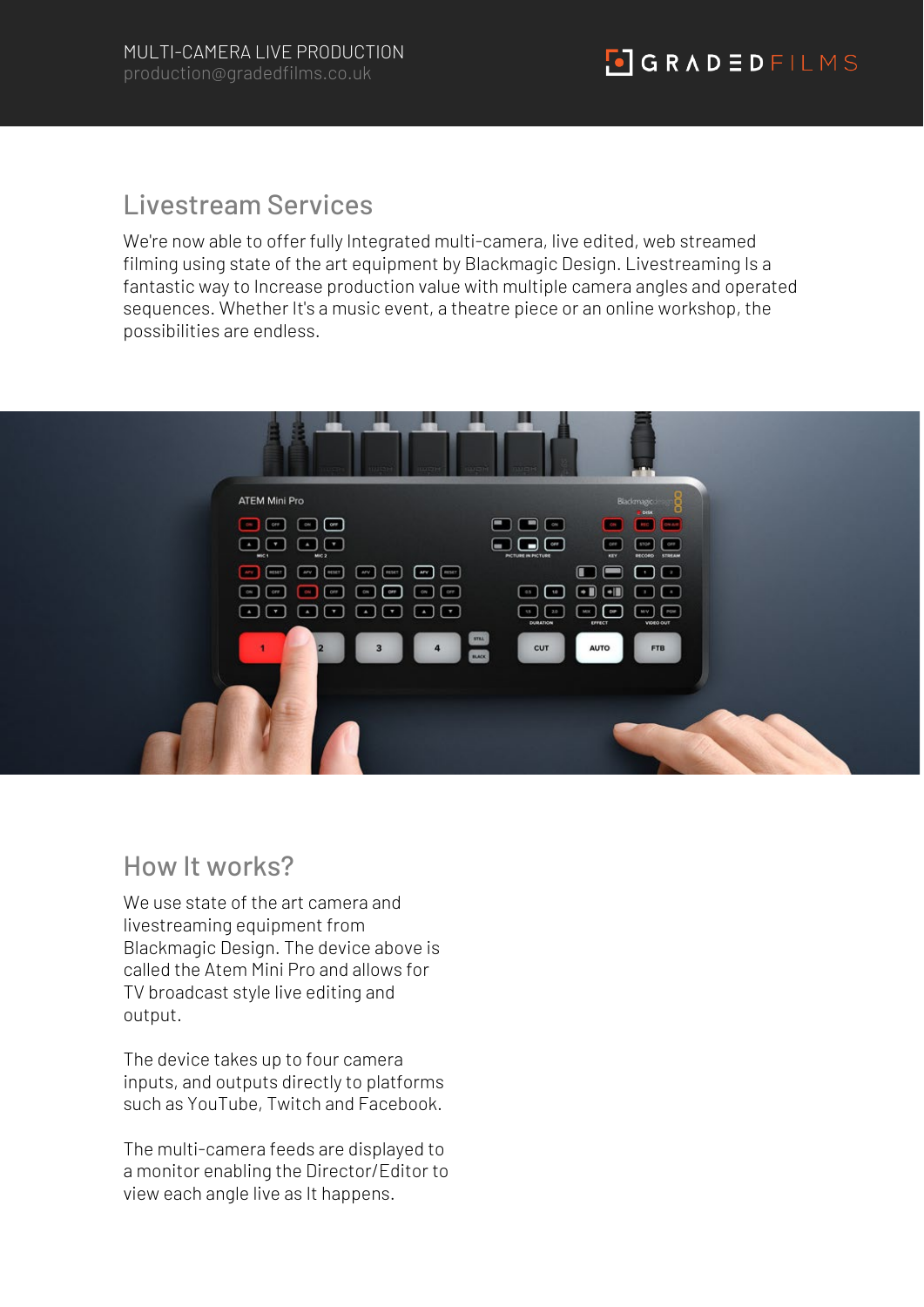#### Avoid Post-Production?

Another great thing about the live production workflow, is that even when you don't need to output "Live" you can still run 4 cameras into the control panel and live edit as you go, completely avoiding the need for days' worth of post-production.

Each camera also records its own Isolated feed, meaning there's always a hardcopy backup just in case. This is something we *can* edit later down the line If needed.

## How does audio work?

Audio can be hardwired into each camera, allowing the director/editor to select which video and sound feed to focus on at any one time. It can also be hard wired directly into the main control panel. For example, when livestreaming a music event, we would take a direct feed from the sound engineers mixing desk, making for the very best of audio quality.

#### How many crew are required?

A minimum of 2 crew members are required for basic livestream video production. One crew member will be controlling and live editing the stream, with the second crew member monitoring output and even controlling cameras to add movement and energy to the livestream.

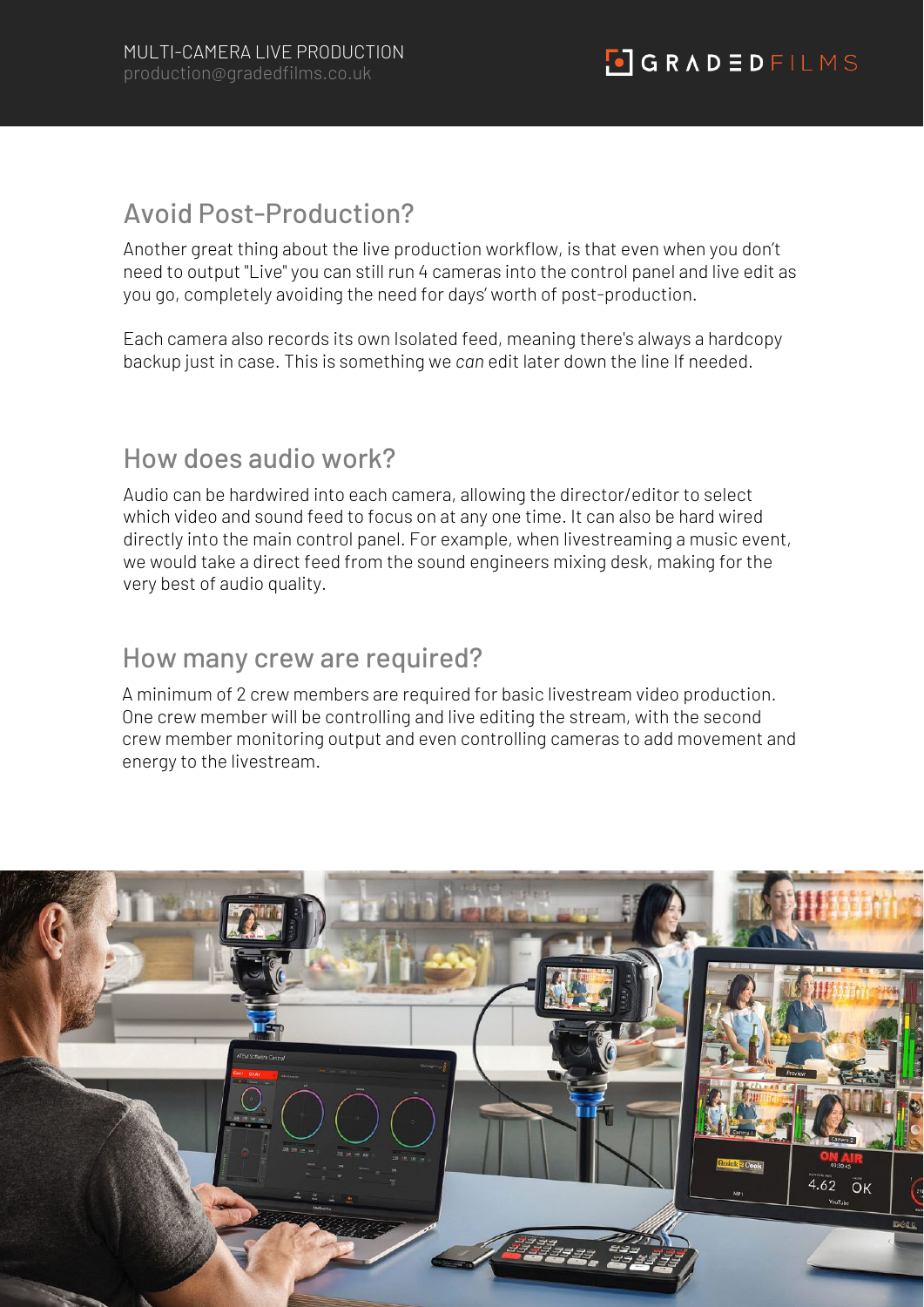#### What are operated cameras?

Normally we might have 4 cameras setup on tripods to capture different angles and moments of action. Without operators these would "locked off" (as we say) in a fixed position. However, when we put an additional crew member on a camera, they're able to operate and move it - this what we'd call an operated camera.

This is great If you wanted a closeup of the lead singer, but they were always moving around and never fixed to one spot. The operator could follow them across the stage, always capturing the best of the action.

## Why do I need multiple angles?

Adding additional angles into the mix always enhances production value. If we were filming a cooking show, we might want a wide angle (capturing the whole kitchen), and medium shot (capturing the host from waist up) and a closeup (capturing the head and shoulders of the host). You could even add in an overhead view to capture the chopping board or workspace.

By cutting to different angles, not only does it maintain the audience's engagement, it also brings them closer to the action, allowing the Director/Editor to choose exactly what the audience sees (or doesn't see) at any one time.

The image below demonstrates how each angle might look on screen.

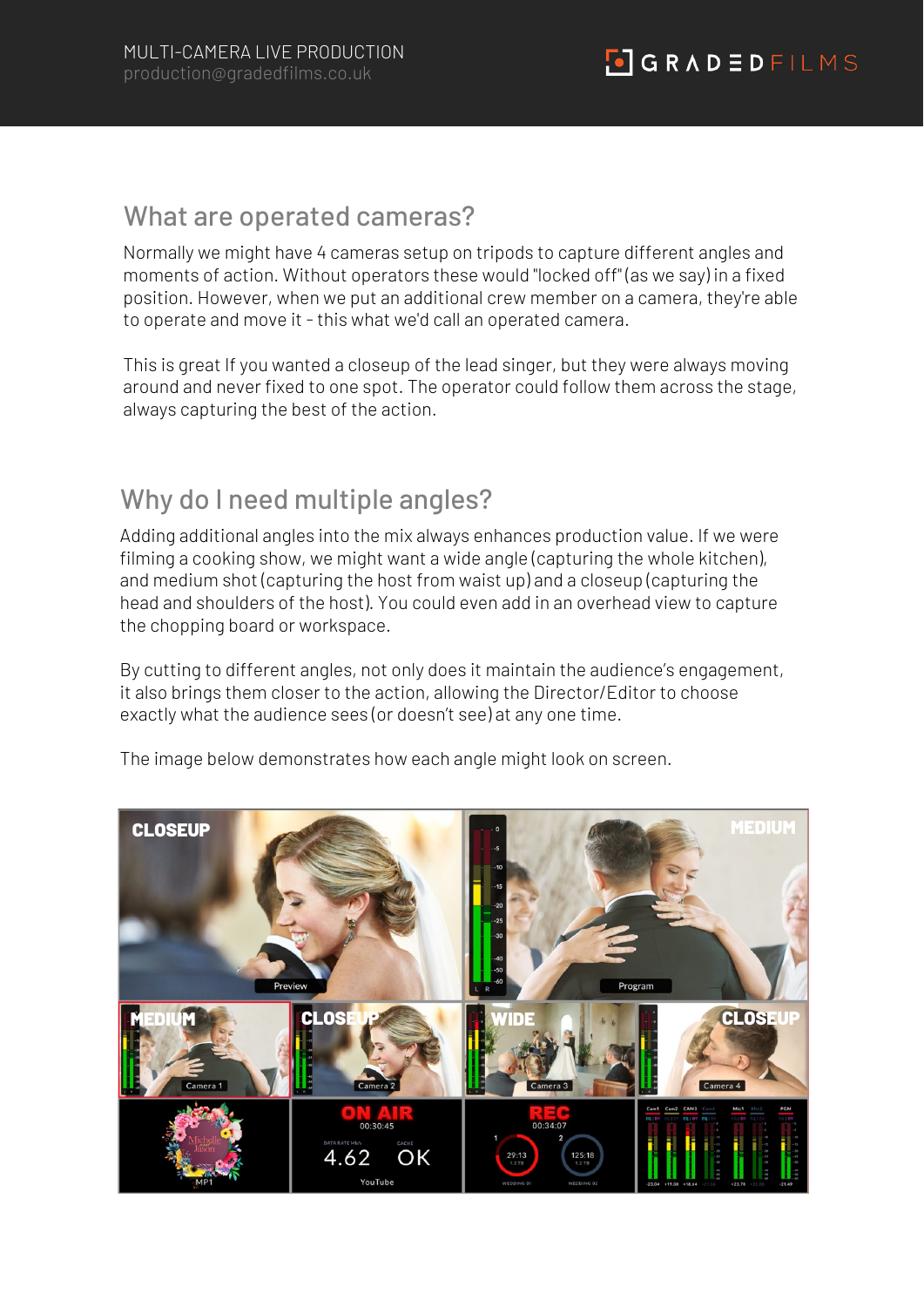#### The Packages…

To give you some idea about how the cost of our livestream packages are calculated, we've listed out the details below. Please bear in mind that this is a rough guide to operating costs.

For longer livestreams, such as theatre pieces or long events/evenings, we often like to include planning time which allows us to spend time coordinating and setting out a camera plot. When it comes to theatre, the director might want more creative control over what the audience sees - this time allows for that discussion.

Short Live Production (1 hour approx.)

## Setup 1

Intended for smaller streams lasting around 1 hour with 2 cameras and 2 crew members (one for live editing/monitoring and one to carry out basic camera operation).

£565.00 + VAT and Expenses

## Setup 2

Ideal for livestreams that need the extra punch. Adding additional angles, and an additional operator will vault the production value.

£785.00 + VAT and Expenses

- 2x Crew Members
- 2x 4K Production Cameras
- Atem Mini Pro Livestream kit
- External HDD for recording feed
- 3 hours approx. time on location

- 3x Crew Members
- 4x 4K Production Cameras
- Atem Mini Pro Livestream kit
- External HDD for recording feed
- 3 hours approx. time on location

## Setup 2

Increasing the punch for an even bigger kick by adding in a 4th operator. This really Is full multi-camera live operation at its best.

- 4x Crew Members

- 4x 4K Production Cameras
- Atem Mini Pro Livestream kit
- External HDD for recording feed
- 3 hours approx. time on location

£1095.00 + VAT and Expenses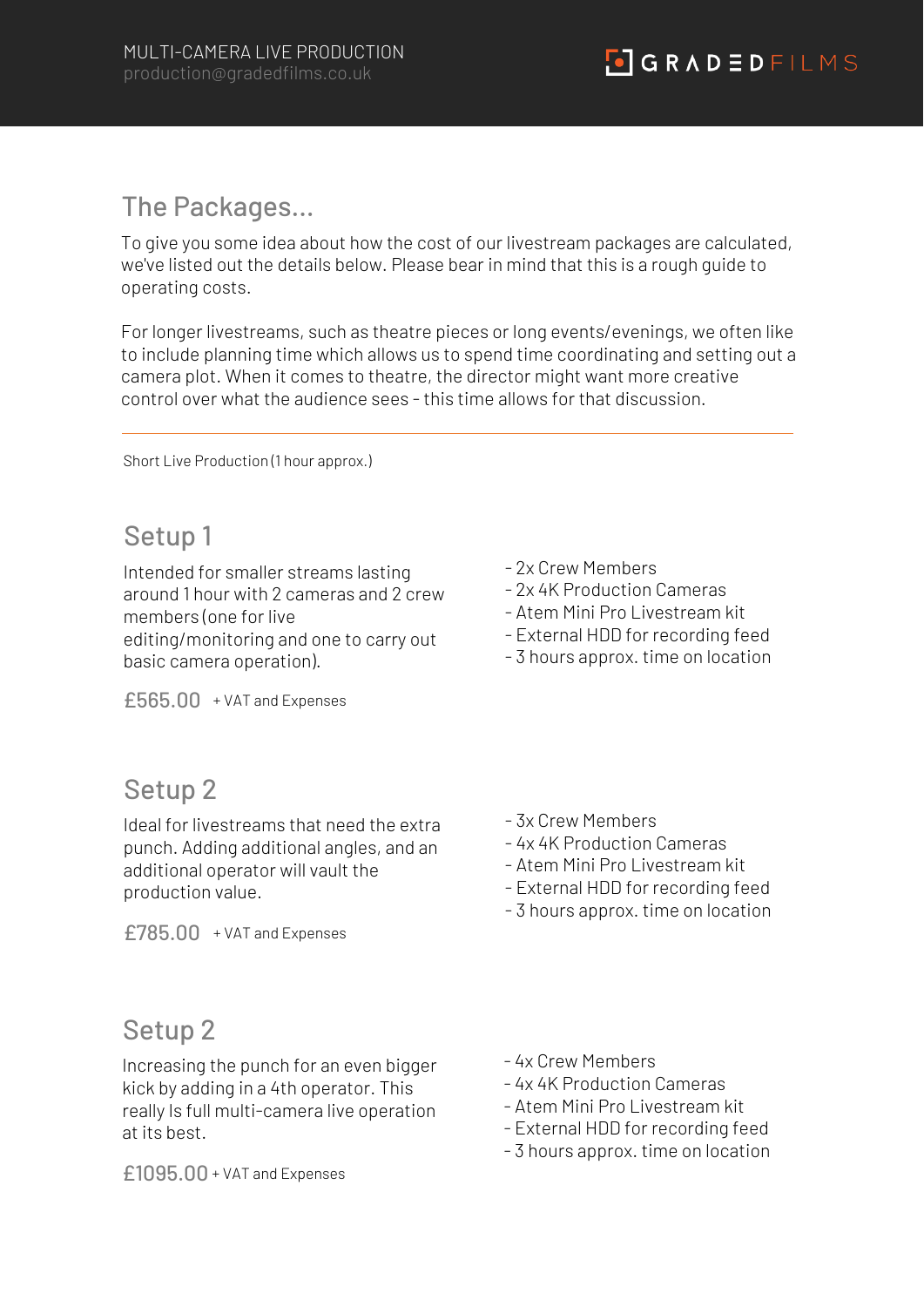$\begin{array}{|c|c|c|c|c|}\hline \textbf{0} & \textbf{G} & \textbf{R} & \textbf{A} & \textbf{D} & \textbf{B} & \textbf{P} & \textbf{I} & \textbf{L} & \textbf{M} & \textbf{S}\hline \end{array}$ 

Extended Duration Live Production (2 hour +)

### Setup 4

Intended for longer streams lasting 2hrs+ with 3 cameras and 2 crew members (one for live editing/monitoring and one to carry out basic camera operation).

£1135.00 + VAT and Expenses

#### - 2x Crew Members

- 3x 4K Production Cameras
- Atem Mini Pro Livestream kit
- External HDD for recording feed
- 1 day approx. time on location
- Pre-production plan/prep time

### Setup 5

Intended for longer streams lasting 2hrs+ with a full crew, ready for fully operational multi-camera live production.

£1595.00 + VAT and Expenses

- 4x Crew Members
- 4x 4K Production Cameras
- Atem Mini Pro Livestream kit
- External HDD for recording feed
- 1 day approx. time on location
- Pre-production plan/prep time

# Additional Options

Maybe you want to add some wow factor to your videos by getting in some additional lighting or movement equipment, or perhaps you want greater creative control over what operators are doing at any one moment? Here are some examples of what we can also offer:

- Fully integrated talkback systems allowing the director/showrunner/editor to communicate with the operators.

- Fully controllable LED bars for Incredible light shows.
- Camera dolly track for seamless back and forth motion from point A to B.
- Cinema rig/gimbal equipment for infinite angles and movement possibilities.
- Wireless video transmission systems for unrestricted movement around a venue.
- Camera crane for incredible Hollywood camera movement.